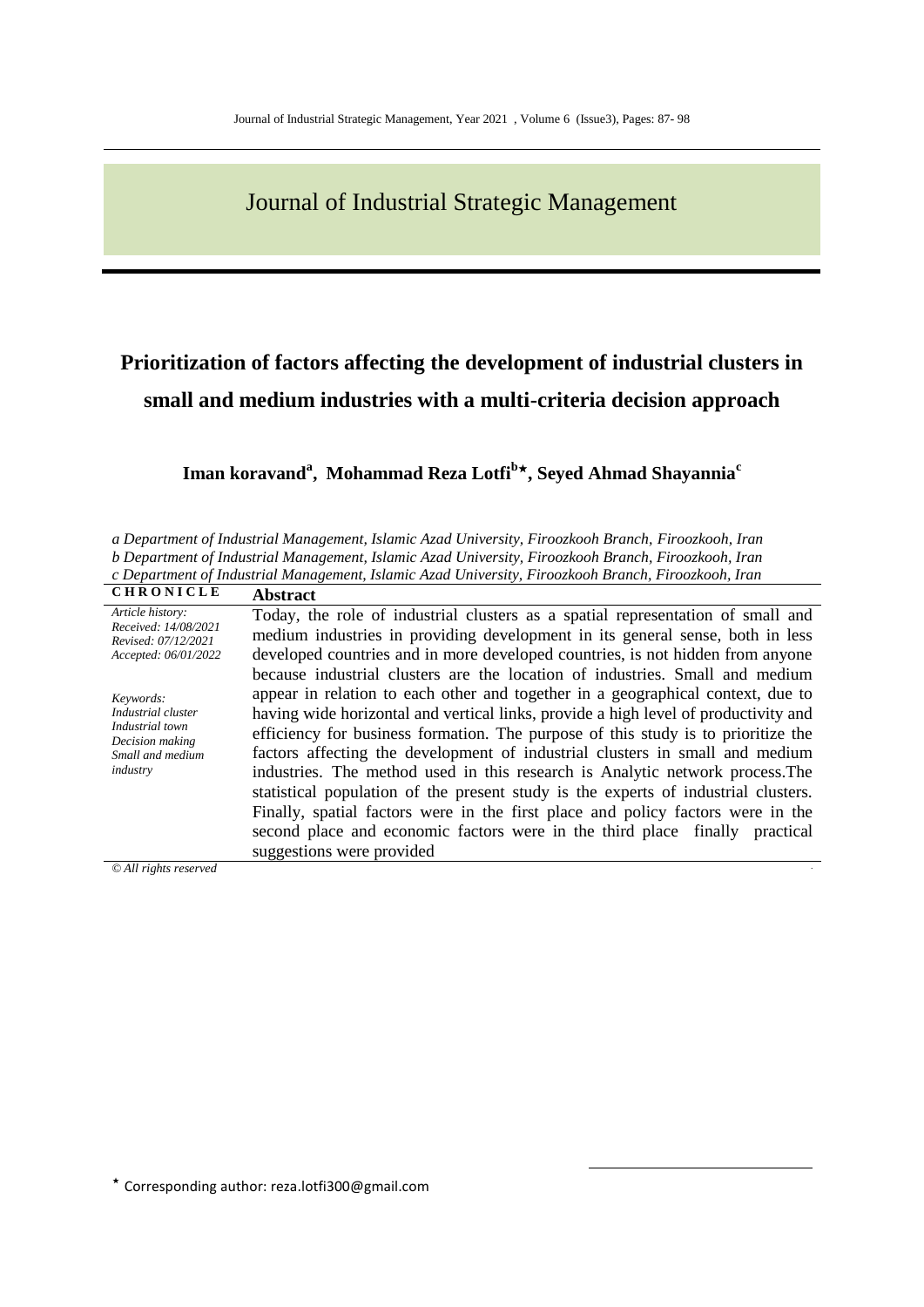### **Introduction:**

The main purpose of this study is the role of small and medium enterprises in the development of economic activities in the country and achieving a local model for organizing industrial clusters. From the second half of the twentieth century until now, different patterns of industrial growth and development have been experienced in countries around the world. One of these patterns is small and medium-sized enterprises and industrial clusters. Small and medium-sized enterprises are recognized in most countries as important elements in socio-economic development. These firms are especially important in creating job opportunities with low investment, regional development, organizational development of companies based on the principles of technology, product innovation and the creation of new methods. A look at the socio-economic system in many developed and newly developed countries of the world shows that the establishment and support of small and medium enterprises is one of the main priorities in the economic development programs of these countries. Although they require less investment, these enterprises are more profitable and play an important role in creating jobs, creating a favorable environment for innovation and inventions, and increasing their exports. In many countries, these firms have been the main suppliers of new employment, the cradle of transformation and innovation, and the pioneer in inventing new technologies. On the other hand, these industries due to their unique characteristics can have many attractions for the private sector, which depending on the domestic economic conditions of countries, laws and protection policies in different countries as a successful model for scientific empowerment. And industrially introduced

#### **Definition and problem statement:**

Due to the many content and quality changes that have taken place in global markets in the last two decades, the movement towards regionalization or globalization of markets has begun and the customer-centric approach is maturing. At the same time, the production-oriented period is coming to an end, and industrial producers have taken measures to optimize the use of facilities and prevent the waste of valuable resources, which will result in a change in the industrial structure. One of the main characteristics of changing this structure is the promotion of more than just small industries.

One of the common development models that has been considered by researchers in the field of economic development for about three decades is the model of industrial clusters. Industrial clusters have become economically viable and cohesive over time due to the advantages based on skills and expertise developed over time in the respective regions. Although many skills have existed in different parts of the world, they have been the cradle of Italy's industrial clusters. Which has attracted the attention of experts since the decade. Following the publication of the results of research and studies by researchers, international and UN-affiliated organizations have proposed industrial clusters as a model for regional development in many parts of the world. Since then, many countries in South, North and Europe have used this model of development by making changes to adapt it to their regional conditions. (Majidi, 2, 2)

It should be noted that in Iran, despite the fact that more than 90% of production units are small and medium industries, but several problems have caused that these industries can not make a significant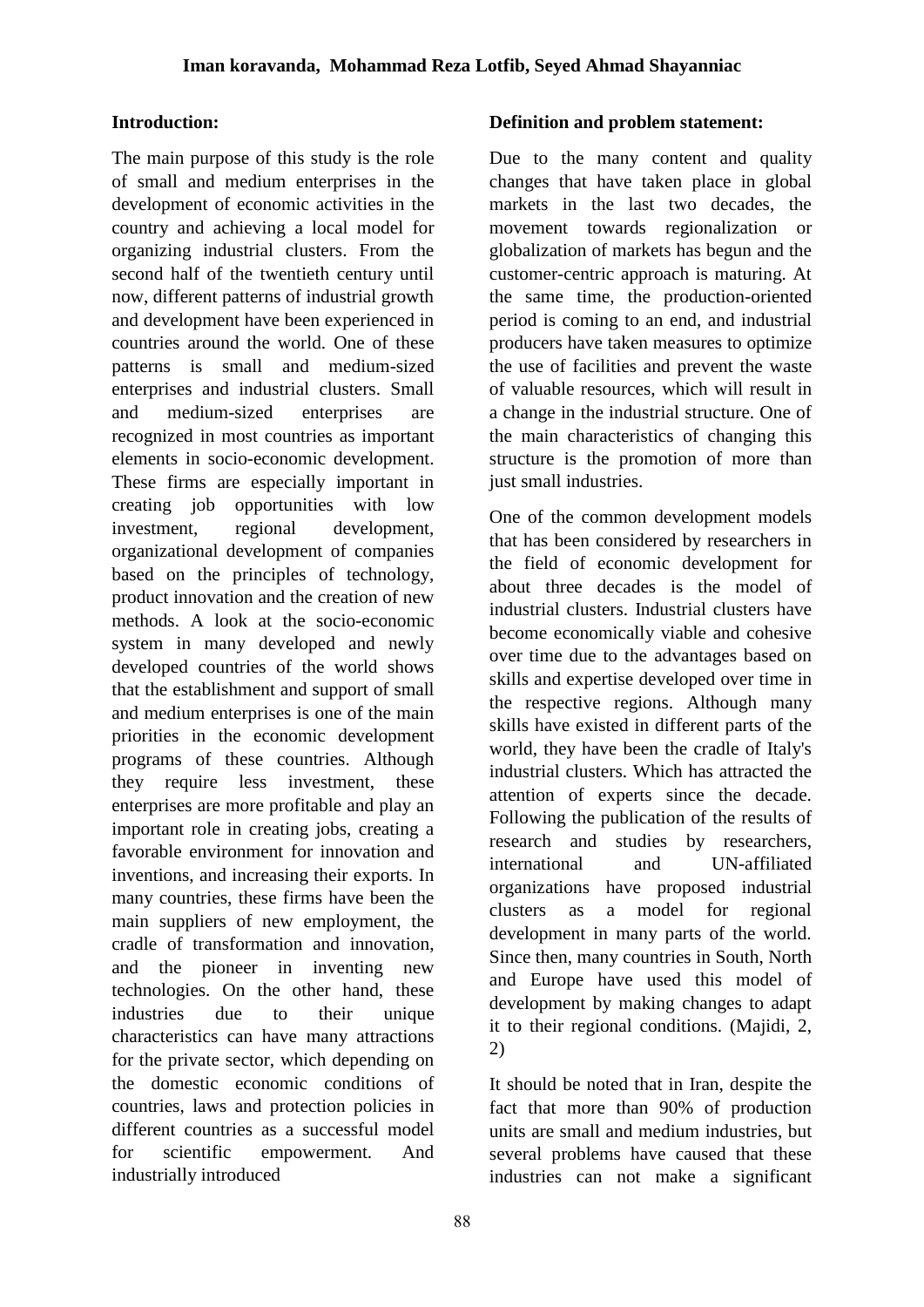contribution to creating added value. Some of these problems are:

- Lack of the necessary ability to participate in regional and international markets
- Lack of cooperation networks between companies
- Lack of coherent communication with the country's banking and financial networks
- Lack of sufficient knowledge of target markets

- Customer-centric activities

The above problems have caused small and medium industries to not experience significant growth and to be successful in various fields, including job creation, added value and achieving significant income in Rials and foreign exchange (Majidi, 2.9). For this reason, it is necessary to make efforts to strengthen small and medium industries and improve their productivity in order to provide the ground for their growth and dynamism by creating a suitable environment.

In our country, the discussion of cluster development has been seriously pursued for several years in all provinces of the country under the supervision of the Small Industries and Industrial Towns Organization of Iran, and specifically in the Industrial Clusters Development Office. The statistics of this organization have been selected for about 40 clusters, the CDA cluster development factor and a development contract has been concluded.

It is clear that not using such cluster systems in the country will only result in deprivation of opportunities, capabilities and advantages of this system and, conversely, the development of these clusters, achieving the advantage of mass production, group efficiency, The benefits of integration (co-location), urbanization, scale and diversity, as well as attracting domestic and foreign investment will follow, while the experience of the United Nations Industrial Development Organization (Uindo) shows the positive impact of this Clusters have focused on the economy, development and development of industry in the studied countries. It is hoped that by conducting this research and achieving the desired result, a small step will be taken towards the growth and promotion of our country's industry.

Today, the role of industrial clusters as a spatial representation of small and medium industries in providing development in its general sense, both in less developed countries and in more developed countries, is not hidden from anyone because industrial clusters that are located Small and medium-sized industries emerge in conjunction with each other in a geographical context, providing a high level of productivity and efficiency for business formation due to their extensive horizontal and vertical links (Ismalina, 2010). ). In fact, industrial clusters contribute to the economic development of societies by increasing specialization and division of labor, and thus by increasing employment opportunities and improving productivity and income levels; At the same time, these clusters provide the ground for social development by raising the level of knowledge, spreading the work culture and increasing social relations in the form of industrial organizations, and thus pursue spatial development for their surrounding area. Brought (Cruz and Texeria, 2010).

The selection of industrial clusters in small and medium industries is very important to study the related cases due to its unique characteristics. At the same time, the soft systems method approach is appropriate in order to apply its features because it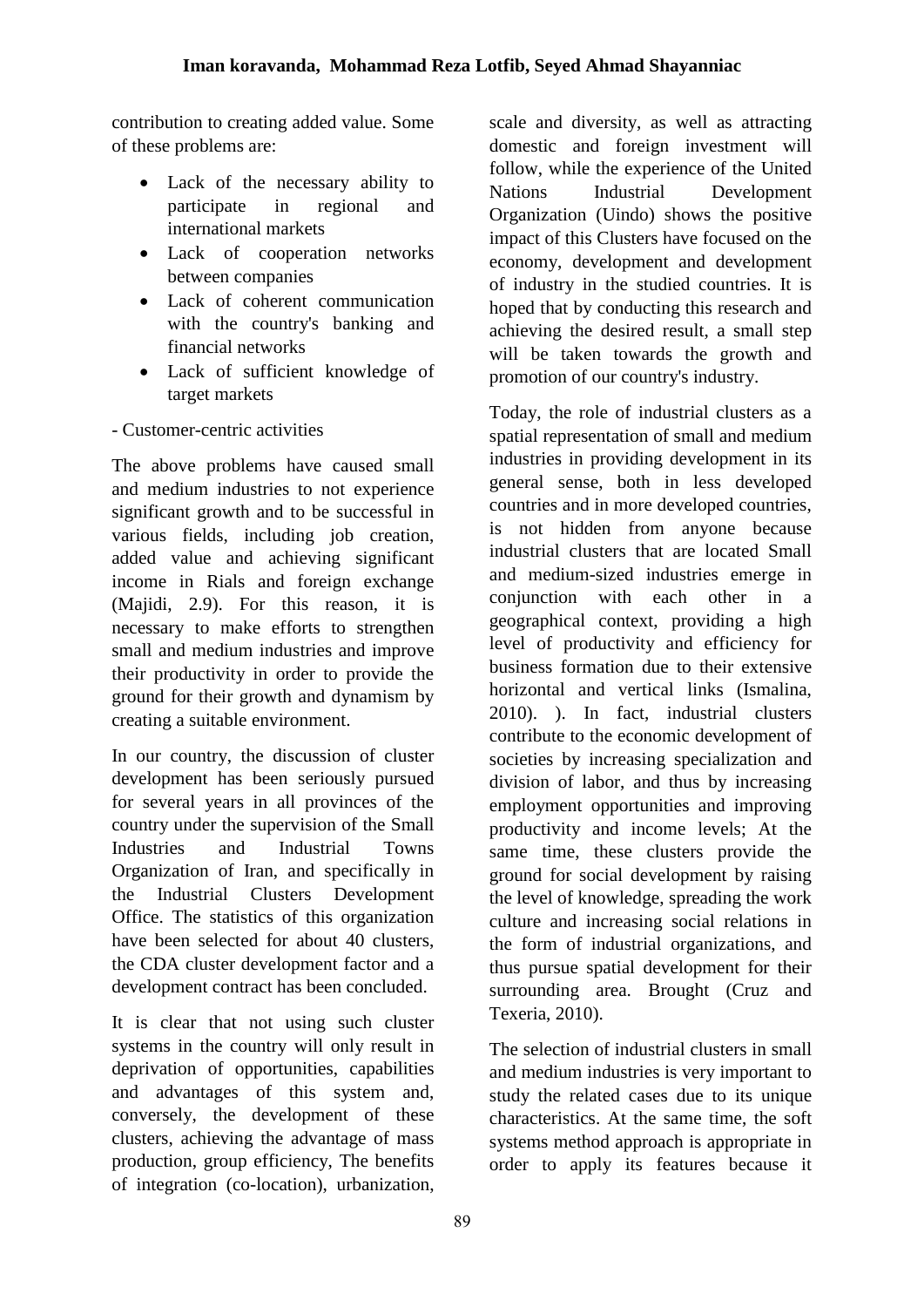represents a rich image and a related conceptual model. The soft system method for structuring thoughts in a complex problem is presented. This includes human activities as it involves a large number of stakeholders, each with different points of view, different interests and beliefs. In this research, the method of soft system of Chicland (1980) will be used, which has seven stages. As a preliminary research, its rich picture will be presented based on the views of researchers, so such a case requires subsequent research from the point of view of stakeholders in the industrial cluster (Eghbalian and Azar, 2016).

In general, it can be said that the most important point in the cluster is economies of scale, and this is one of the most fundamental concepts in industrial clusters. Centralization happens with industrial clusters, which, along with specialization, leads to the use of learning curves, followed by lower costs for learning, and a reduction in costs, which strengthens competitiveness, increases target markets, and Profitability and ultimately sustainable development. An industrial cluster development project is a planned effort implemented by an institution or cluster development agent (from inside or outside the cluster) in collaboration with local institutions to enhance the dynamics of the cluster and improve its competitive advantage. It comes. A cluster development project focuses on the internal communication of different parts of the cluster on the one hand, and on the economic value chain of which the cluster is a part, on the other hand. Therefore, it tries to direct the raw materials to the output, ie the presentation of the product, in the right and competitive way. Cluster development projects are usually carried out under the responsibility of government, public, and sometimes

intra-cluster development organizations. The direct responsibility for leading a cluster development project lies with the cluster development agent (Hajji and Pasbani, 2009).

## **Literature review**:

Changwei Mo et al.(2020) By investigating 46 industrial clusters in 286 Chinese cities, shows that: (1) regional innovation occurs mainly in traded industrial clusters; (2) regional innovation is positively related to the level of industrial cluster specialization but irrelevant to industrial cluster diversification; (3) R&D is consistently conducive to regional innovation.

Chitiavern et al. (2019) also believe that the factors affecting the success of industrial clusters of small and medium businesses include 10 factors: entrepreneurial characteristics, small and medium business characteristics, management and associate, products And services, customers and markets, how to do business and cooperation, resources and finance, strategy, Internet access and external environment, of which the first to ninth cases are related to the micro level of institutions and the tenth case is related to the level It is a large institution.

Ghosh and Kwan (2019), in their comparative study on the factors affecting the success of industrial clusters of small and medium enterprises on variables including customer relationship quality, service quality, ability to understand market needs and focus on It, the availability of financial resources, the availability of human resources, the amount of financial support from the family, the status of the management system, the status of human resource management, the ability to create vision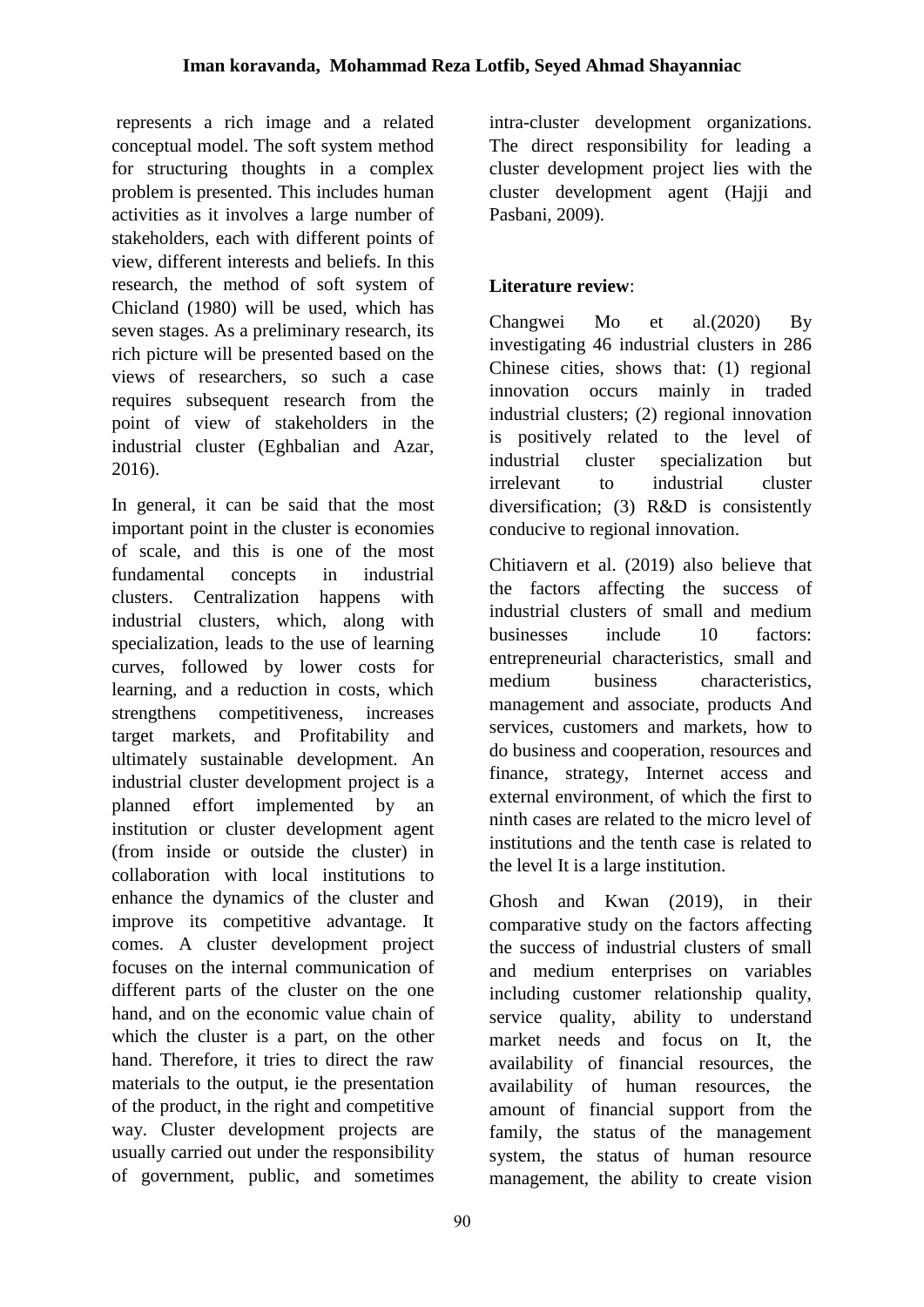and attention to initial goals, the number of competitors, the intensity Competitiveness has emphasized the ability to develop and sustain technological advantages and the degree of democracy in management.

Idis (2018), in a study entitled Institutional Barriers to the Performance of Industrial Clusters of Small and Medium Enterprises in Transition Countries, these institutional factors are classified into four categories: formal, informal, environmental and skill. While among the mentioned institutional factor, the skill institutional factor, which is defined by the two variables of growth ability in new markets and management problems, is considered as one of the factors affecting the performance of industrial clusters and other factors. Exterior of small and medium enterprises.

Jundabanka (2017), in a study in Tanzania, shows that the four main factors, including the skills and business knowledge of managers, access to capital, access to goods and the degree of competition in the target market, are the most important factors influencing growth. Small and medium-sized enterprises are in the food and drug industry. In this study, the first two factors are related to the micro level of institutions and the next two factors are related to the macro level of institutions.

## **Research Methodology**

This research is applied in terms of purpose and descriptive-analytical in terms of method.

The statistical population of this research is all managers and experts of Khuzestan Industrial Towns Company, part of industrial clusters, since in this research, the expert opinions of all existing and available experts in the field of industrial clusters have been used, so the statistical population is the same. Is a statistical example of research? Existing experts are working in organizations or companies related to or in charge of clusters, such as the Industries and Mines Organization, the Governor's Office, the Provincial Industrial Towns Company, and the Small Industries and Industrial Towns Organization of Iran.

An example is a set of signs that are selected from a larger section, group, or community, so that the set represents the qualities and characteristics of that larger section, group, or community.

In this type of sampling, people are selected for the sample who are in the best position to provide the information needed. Judgmental sampling scheme is used when a limited class of people have the information that the researcher is looking for. In such cases, any kind of random sampling from different sections of the population is aimless and useless. Judgmental sampling, however, may reduce the generalizability of the findings because we have used samples of experts who are readily available. But this method is the only sampling method that can be used to obtain the necessary information from certain people who have relevant science and knowledge and can only provide the desired information, due to the small statistical population. The sample is a statistical population that includes a total of 20 people who have been considered according to the objectives and method of research. Features such as work experience, related education, and familiarity with concepts related to the research topic and ... The criterion for selecting individuals is in this research

The present research is descriptive and survey based on soft systems methodology and ANP algorithm. The method of data collection in this research is library, questionnaire and interview. The statistical population is the employees, managers and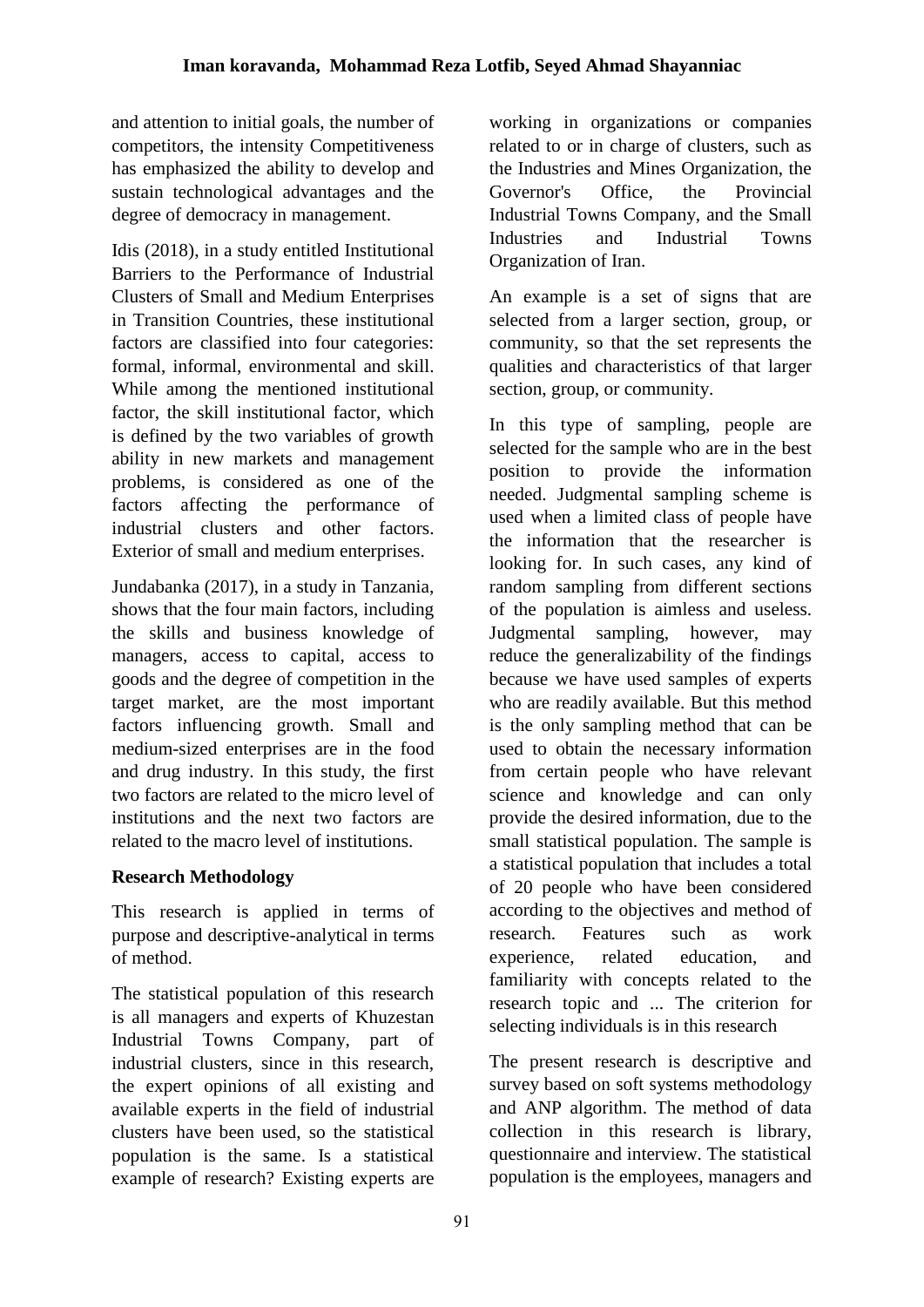experts of the Industrial Towns Company, which has tried to collect information from 20 managers and experts and 70 employees as a statistical sample. During the implementation of the methodology

## **Creating a network structure to prioritize effective factors for creating and developing industrial clusters in software**

First, a model of criteria and indicators affecting the problem under study is drawn

In this form, the purpose of the problem is to prioritize the factors affecting the creation and development of industrial clusters, which is the mission of this research. C1 to C5 are related to the criteria of "spatial factor", "socio-cultural factor", respectively. "Policy and institutional factor", "organizational factor", and "economic factor". Similarly, I1 to I18, which are the indicators related to the main criteria, are listed in Table (4- 1) below.

Index code

#### **Table (1):** Selected indicators and their codes

| I1 Spatial proximity                              |
|---------------------------------------------------|
| I2 Existence of appropriate infrastructure        |
| I3 Face-to-face contacts with economic agents     |
| I4 Existence of a sense of trust in social and    |
| business relationships                            |
| 15 Existence of a common social origin            |
| I6 Ease of social relations and low conflict      |
| I7 Adherence to ethical principles                |
| I8 Government support for planning, with the      |
| aim of completing the value chain                 |
| I9 Existence of financing facilities and capital  |
| assistance                                        |
| I10 Proper policies of government and other       |
| support institutions in support of innovation and |
| entrepreneurship                                  |
| I11 Exemption from administrative rules and       |
| regulations                                       |
| I12 Existence of an efficient information system  |
| in the field of technology, market, suppliers and |
| competitors                                       |
| I13 Degree above division of labor                |
| I14 Flexibility                                   |
| I15 Existence of suitable and competitive         |

| technology                                    |
|-----------------------------------------------|
| 116 Existence of a network of economic agents |
| to supply products to final markets           |
| I17 Existence of competition between existing |
| firms                                         |
| I18 Existence of venture capitalists          |

After drawing the criteria and indicators affecting the problem under study, it is time to find the dependencies and connections between network components and prepare a model of communication between components. This step is the most important part of a network analysis decision. Once the network categories have been identified, they must be connected to each other, which is done based on the type of communication of their effective criteria. Group discussions have been used to determine the relationship between the criteria. After interviewing experts and thinkers about the five criteria affecting the creation and development of industrial clusters, the dependence of the criteria was considered that all the effective criteria at level 2 of the model structure are internally related to each other. Therefore, the final model of problem relations is considered in the above figure (Figure 1).

Using super decision software, the data collected in the questionnaire were prioritized. These data are first related to the ranks obtained for the sub-criteria of each criterion, and then the importance of the criteria and finally the ranking of all criteria were calculated by the software. Excel software The matrix of pairwise comparisons and then the matrix of cumulative pairwise comparisons of experts' opinions have been obtained using arithmetic and geometric averaging method (which was described in the third chapter) and the results will be presented in the following tables. (2 & 3).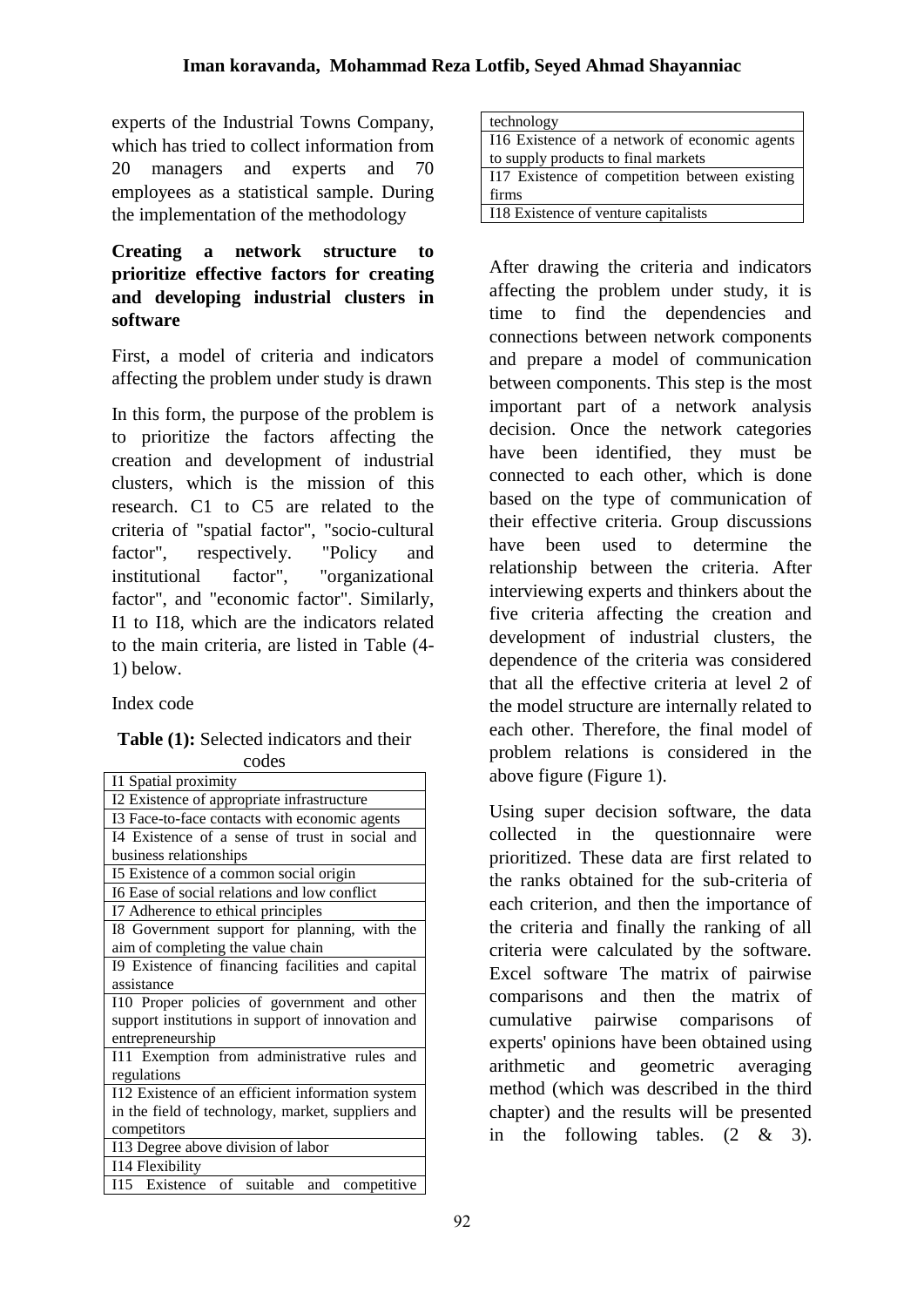After the consensus of experts on weighting the above criteria and subcriteria, a questionnaire was collected

separately to obtain the relationships and the intensity of their impact on the criteria under study, the results of which can be seen in the table 3.

| Quest<br>ion   | 1                | $\overline{2}$   | 3                | 4                | 5                | 6                | 7                | 8                | 9                | 10               | 11             | 12               | 13               | 14               | 15               | 16               | 17               | 18               | 19               | 20               | М<br><b>ED</b>   |
|----------------|------------------|------------------|------------------|------------------|------------------|------------------|------------------|------------------|------------------|------------------|----------------|------------------|------------------|------------------|------------------|------------------|------------------|------------------|------------------|------------------|------------------|
| q1             | 3.               | 5.               | 5.               | 8.               | $\overline{4}$ . | 7.               | 5.               | 7.               | 4.               | 5.               | 5.             | 3.               | 4.               | 3.               | 5.               | 5.               | $\overline{0}$ . | $\theta$ .       | $\theta$ .       | 8.               | $\overline{4.3}$ |
|                | 0 <sup>0</sup>   | 0 <sup>0</sup>   | 0 <sup>0</sup>   | 0 <sub>0</sub>   | 0 <sup>0</sup>   | 0 <sub>0</sub>   | 0 <sub>0</sub>   | 0 <sub>0</sub>   | 0 <sup>0</sup>   | 0 <sup>0</sup>   | 0 <sub>0</sub> | 0 <sup>0</sup>   | 0 <sup>0</sup>   | 0 <sub>0</sub>   | 0 <sup>0</sup>   | 0 <sub>0</sub>   | 14               | 14               | 50               | 0 <sup>0</sup>   | 4                |
| q2             | 3.               | 5.               | 4.               | 3.               | 2.               | 3.               | 3.               | 3.               | 2.               | 2.               | 3.             | 2.               | 2.               | 2.               | 2.               | 6.               | 0.               | 0.               | 0.               | 4.               | 2.5              |
|                | 0 <sup>0</sup>   | 00               | 00               | 00               | 00               | 00               | 00               | 00               | 00               | 00               | 00             | 00               | 00               | 00               | 00               | 0 <sup>0</sup>   | 11               | 11               | 25               | 00               | 7                |
| q3             | $\overline{4}$ . | $\overline{4}$ . | 5.               | 5.               | 3.               | 5.               | 1.               | 4.               | 6.               | 2.               | 5.             | $\overline{4}$ . | 3.               | 2.               | 3.               | 6.               | $\overline{0}$ . | 0.               | $\overline{0}$ . | 5.               | $\overline{3.3}$ |
|                | 0 <sup>0</sup>   | 0 <sup>0</sup>   | 0 <sup>0</sup>   | 00               | 0 <sup>0</sup>   | 0 <sup>0</sup>   | 00               | 00               | 0 <sup>0</sup>   | 00               | 00             | 00               | 00               | 0 <sup>0</sup>   | 0 <sup>0</sup>   | 0 <sup>0</sup>   | 13               | 17               | 11               | 00               | 7                |
| q <sub>4</sub> | 2.               | 3.               | 3.               | 3.               | 2.               | 2.               | 0.               | 2.               | 1.               | 3.               | 2.             | 3.               | 2.               | 2.               | 0.               | 0.               | 0.               | 0.               | 0.               | 4.               | 1.7              |
|                | 00               | 00               | 00               | 00               | 00               | 00               | 20               | 00               | 00               | 00               | 00             | 00               | 00               | 00               | 33               | 14               | 11               | 50               | 14               | 00               | 7                |
| q5             | $\Omega$ .       | $\overline{0}$ . | 0.               | 0.               | 0.               | 0.               | $\overline{0}$ . | 0.               | $\overline{0}$ . | 0.               | 0.             | $\theta$ .       | $\overline{0}$ . | $\overline{0}$ . | $\overline{0}$ . | $\overline{0}$ . | $\overline{0}$ . | 1.               | $\overline{0}$ . | $\overline{0}$ . | $\overline{0.2}$ |
|                | 33               | 50               | 25               | 14               | 17               | 17               | 25               | 20               | 20               | 25               | 25             | 25               | 20               | 25               | 33               | 20               | 17               | 0 <sup>0</sup>   | 50               | 20               | 9                |
| q6             | 0.               | 0.               | 0.               | 0.               | 0.               | 0.               | 0.               | 0.               | $\overline{0}$ . | 0.               | 0.             | $\theta$ .       | $\overline{0}$ . | 0.               | $\overline{0}$ . | 0.               | 0.               | $\overline{4}$ . | 0.               | 0.               | 0.4              |
|                | 50               | 33               | 25               | 25               | 25               | 25               | 25               | 33               | 17               | 33               | 33             | 33               | 33               | 33               | 20               | 25               | 11               | 00               | 25               | 25               | 7                |
| q7             | $\overline{0}$ . | $\overline{0}$ . | 0.               | 0.               | $\overline{0}$ . | $\overline{0}$ . | $\overline{0}$ . | $\overline{0}$ . | $\overline{0}$ . | $\overline{0}$ . | 0.             | $\overline{0}$ . | $\overline{0}$ . | $\overline{0}$ . | $\overline{0}$ . | $\overline{0}$ . | 0.               | 5.               | $\overline{0}$ . | $\overline{0}$ . | 0.4              |
|                | 25               | 33               | 17               | 20               | 20               | 17               | 17               | 17               | 20               | 20               | 25             | 33               | 33               | 25               | 17               | 17               | 20               | 00               | 33               | 20               | 6                |
| q8             | $\overline{2}$ . | 3.               | 2.               | 3.               | $\overline{2}$ . | 3.               | 2.               | $\overline{2}$ . | 3.               | 1.               | 1.             | $\overline{2}$ . | $\overline{0}$ . | 1.               | $\overline{2}$ . | 5.               | $\overline{0}$ . | 8.               | $\overline{0}$ . | 3.               | 2.3              |
|                | 00               | 00               | 00               | 00               | 00               | 00               | 00               | 00               | 00               | 00               | 00             | 00               | 50               | 00               | 00               | 00               | 13               | 00               | 50               | 00               | 1                |
| q9             | 1.               | $\overline{0}$ . | $\overline{0}$ . | 1.               | 0.               | $\overline{0}$ . | 1.               | 0.               | $\overline{2}$ . | $\overline{0}$ . | 3.             | 1.               | $\overline{0}$ . | $\overline{0}$ . | 1.               | $\overline{0}$ . | $\overline{0}$ . | 8.               | $\overline{0}$ . | $\overline{0}$ . | 1.1              |
|                | 00               | 50               | 50               | 00               | 25               | 50               | 00               | 25               | 00               | 33               | 00             | 00               | 33               | 50               | 00               | 25               | 13               | 00               | 50               | 33               | 2                |
| q10            | $\Omega$ .       | $\overline{0}$ . | $\Omega$ .       | 0.               | $\Omega$ .       | $\theta$ .       | $\Omega$ .       | $\Omega$ .       | 3.               | $\Omega$ .       | 4.             | $\Omega$ .       | 4.               | $\Omega$ .       | $\Omega$ .       | $\overline{0}$ . | $\overline{0}$ . | 2.               | $\overline{2}$ . | $\overline{0}$ . | 0.9              |
|                | 50               | 33               | 33               | 25               | 20               | 25               | 50               | 20               | 00               | 33               | 00             | 33               | 00               | 50               | 50               | 17               | 13               | 00               | 00               | 33               | 9                |
| q11            | $\overline{0}$ . | $\overline{0}$ . | $\theta$ .       | $\overline{0}$ . | $\overline{0}$ . | $\overline{0}$ . | $\overline{0}$ . | 0.               | $\overline{0}$ . | $\overline{0}$ . | 0.             | $\overline{0}$ . | $\overline{0}$ . | $\overline{0}$ . | $\overline{0}$ . | $\overline{0}$ . | $\theta$ .       | 5.               | $\overline{0}$ . | $\overline{0}$ . | 0.5              |
|                | 33               | 25               | 33               | 14               | 33               | 33               | 25               | 20               | 33               | 33               | 20             | 33               | 33               | 33               | 20               | 20               | 14               | 00               | 50               | 14               | 1                |
| q12            | $\overline{0}$ . | $\overline{0}$ . | $\overline{0}$ . | 0.               | $\overline{0}$ . | $\overline{0}$ . | 0.               | 0.               | 1.               | $\overline{0}$ . | 0.             | $\overline{0}$ . | $\overline{0}$ . | $\overline{0}$ . | $\overline{0}$ . | $\overline{0}$ . | $\overline{0}$ . | 8.               | $\overline{0}$ . | $\overline{0}$ . | $\overline{0.7}$ |
|                | 25               | 33               | 25               | 25               | 33               | 20               | 20               | 20               | 00               | 50               | 33             | 50               | 33               | 50               | 33               | 33               | 11               | 00               | 25               | 14               | 2                |
| q13            | $\Omega$ .       | $\overline{0}$ . | $\overline{0}$ . | $\overline{0}$ . | $\Omega$ .       | $\overline{0}$ . | $\Omega$ .       | $\theta$ .       | $\overline{0}$ . | $\overline{0}$ . | 0.             | $\Omega$ .       | $\overline{0}$ . | $\overline{0}$ . | $\Omega$ .       | $\overline{0}$ . | 7.               | 3.               | $\Omega$ .       | $\overline{0}$ . | 0.7              |
|                | 33               | 33               | 25               | 17               | 17               | 17               | 20               | 25               | 25               | 25               | 17             | 33               | 25               | 33               | 20               | 17               | 00               | 00               | 50               | 17               | 2                |
| q14            | $\Omega$ .       | $\theta$ .       | $\overline{0}$ . | 3.               | $\overline{3}$ . | $\overline{0}$ . | 3.               | $\overline{3}$ . | $\overline{0}$ . | 2.               | 6.             | $\mathbf{1}$ .   | $\overline{0}$ . | 3.               | $\overline{3}$ . | 6.               | $\Omega$ .       | 3.               | $\Omega$ .       | $\theta$ .       | $\overline{1.9}$ |
|                | 50               | 50               | 33               | 00               | 00               | 25               | 00               | 00               | 33               | 00               | 00             | 00               | 50               | 00               | 00               | 00               | 14               | 00               | 25               | 33               | 6                |
| q15            | $\overline{0}$ . | $\overline{3}$ . | $\overline{3}$ . | 3.               | $\Omega$ .       | $\overline{3}$ . | $\overline{0}$ . | $\Omega$ .       | $\overline{0}$ . | $\overline{0}$ . | 1.             | $\Omega$ .       | $\overline{0}$ . | $\overline{2}$ . | $\overline{0}$ . | $\overline{0}$ . | $\overline{0}$ . | 5.               | $\Omega$ .       | $\overline{3}$ . | $\overline{1.3}$ |
|                | 33               | 00               | 00               | 00               | 25               | 00               | 50               | 50               | 33               | 50               | 00             | 50               | 25               | 00               | 25               | 25               | 14               | 00               | 17               | 00               | 5                |
| q16            | $\overline{3}$ . | 2.               | 5.               | 0.               | $\theta$ .       | 2.               | $\overline{0}$ . | $\overline{0}$ . | $\overline{0}$ . | $\Omega$ .       | 0.             | $\Omega$ .       | $\theta$ .       | $\overline{0}$ . | 0.               | $\overline{0}$ . | $\overline{0}$ . | $\overline{4}$ . | 2.               | 4.               | $\overline{1.3}$ |
|                | 00               | 00               | 00               | 25               | 33               | 00               | 50               | 50               | 33               | 33               | 20             | 33               | 33               | 50               | 25               | 25               | 13               | 00               | 00               | 00               | $\mathbf{1}$     |
| q17            | $\theta$ .       | $\overline{2}$ . | $\overline{3}$ . | 1.               | 1.               | 1.               | 1.               | 1.               | $\overline{0}$ . | 1.               | 4.             | 1.               | $\overline{0}$ . | $\overline{0}$ . | $\Omega$ .       | $\overline{0}$ . | $\overline{0}$ . | 0.               | $\Omega$ .       | $\overline{2}$ . | $\overline{1.0}$ |
|                | 33               | 00               | 00               | 00               | 00               | 00               | 00               | 00               | 25               | 00               | 00             | 00               | 33               | 50               | 50               | 33               | 13               | 20               | 13               | 00               | 4                |
| q18            | $\Omega$ .       | $\overline{0}$ . | 4.               | 0.               | $\theta$ .       | $\overline{0}$ . | $\overline{0}$ . | $\overline{0}$ . | $\overline{0}$ . | $\Omega$ .       | 0.             | $\overline{0}$ . | $\overline{0}$ . | $\overline{0}$ . | $\overline{0}$ . | $\overline{0}$ . | $\Omega$ .       | 0.               | $\theta$ .       | $\theta$ .       | 0.4              |
|                | 50               | 50               | 0 <sub>0</sub>   | 33               | 50               | 33               | 25               | 33               | 25               | 25               | 17             | 50               | 25               | 33               | 20               | 25               | 13               | 33               | 13               | 33               | 9                |
| q19            | 1.               | $\overline{3}$ . | 4.               | 1.               | $\overline{3}$ . | $\mathbf{1}$ .   | 1.               | $\overline{2}$ . | $\mathbf{1}$ .   | 3.               | 3.             | $\mathbf{1}$ .   | 1.               | 1.               | 1.               | $\overline{0}$ . | $\overline{7}$ . | 3.               | $\Omega$ .       | $\overline{2}$ . | $\overline{1.9}$ |
|                | 00               | 00               | 00               | 00               | 00               | 00               | 00               | 00               | 00               | 00               | 00             | 00               | 00               | 00               | 00               | 33               | 00               | 00               | 50               | 00               | 9                |
| q20            | 3.               | 1.               | $\overline{0}$ . | 0.               | $\overline{0}$ . | $\overline{0}$ . | $\overline{0}$ . | $\Omega$ .       | 1.               | $\overline{0}$ . | 0.             | 2.               | $\overline{0}$ . | $\overline{0}$ . | $\overline{0}$ . | $\overline{0}$ . | $\Omega$ .       | 8.               | 1.               | $\overline{0}$ . | 1.0              |
|                | 00               | 00               | 50               | 33               | 25               | 50               | 33               | 20               | 00               | 33               | 25             | 00               | 33               | 17               | 50               | 33               | 17               | 0 <sup>0</sup>   | 00               | 50               | 4                |

**Table (2):** Arithmetic mean of the numbers in the questionnaire

The relationship between the sub-criteria and their amount for 18 sub-criteria is clear. For example, the pre-criterion of the first sub-criterion over the second subcriterion, according to the consensus of all audiences, is 1.18, which indicates its relatively high preference.

Based on the procedure followed in this research, the identified criteria and the weights of each criterion based on the opinion of experts are as follows (table 4).

After determining the model criteria using the pairwise comparison questionnaire,

the importance and priority of these criteria in the first and second levels of the network were obtained. As can be seen in the table above, based on the weights obtained, experts have considered criterion C1, ie "spatial and spatial factors" as the most important criterion in the creation and development of industrial clusters. After and cultural factors" had the highest priorities that, C3 criteria, ie "policy and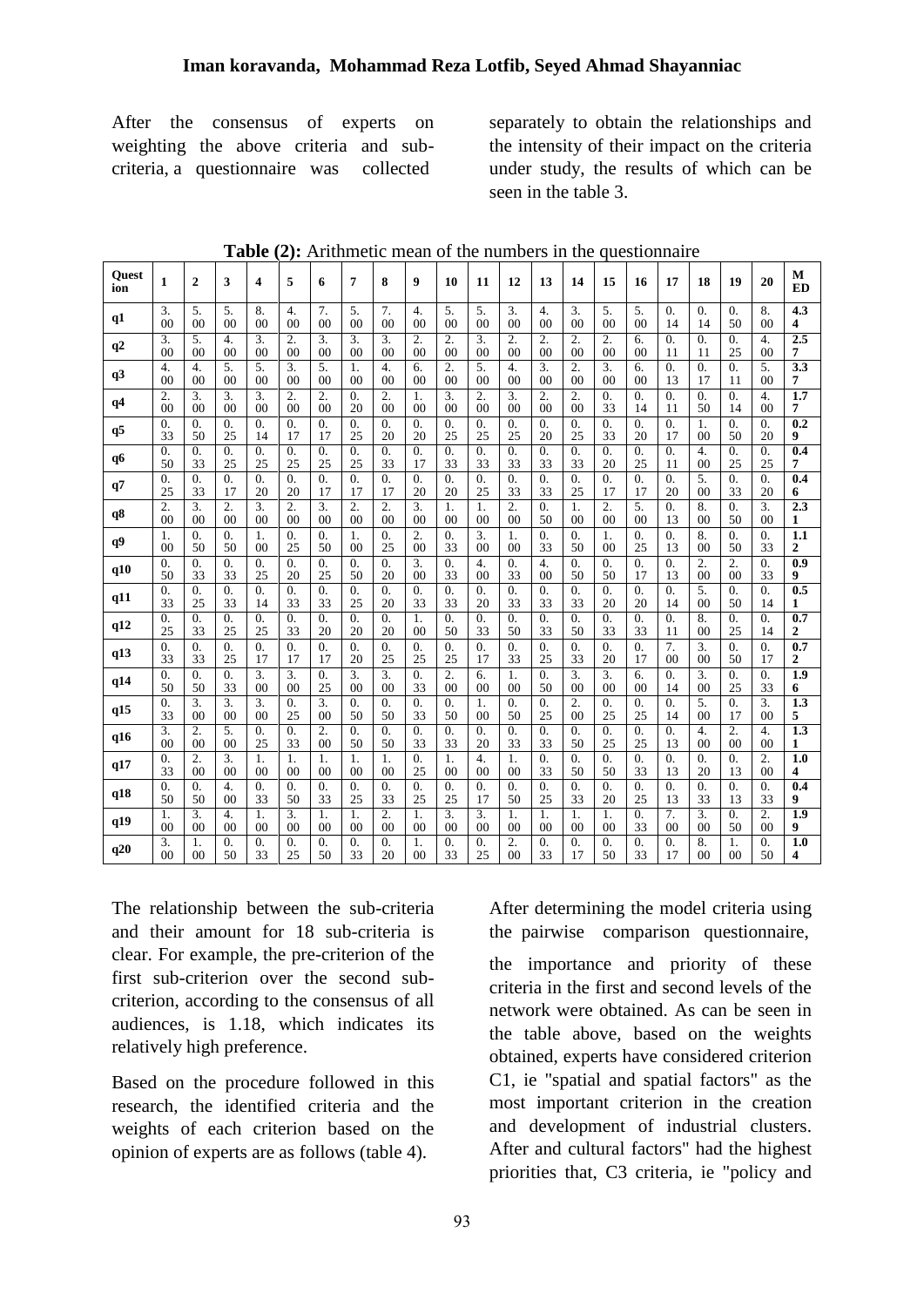institutional factors", C5, ie "economic factors", C4, ie "organizational factors",

and C2, ie "social, respectively.

|                  | $1\vert$ | $\mathbf 2$ | 3 <sup>1</sup> | $\overline{\mathbf{4}}$ | $\sqrt{5}$     | $\boldsymbol{6}$ | $\overline{7}$    | $\bf 8$    | 9 <sup>1</sup> | 10             | 11             | <b>12</b>  | 13            | 14         | ${\bf 15}$             | 16                        | 17                 | 18                |
|------------------|----------|-------------|----------------|-------------------------|----------------|------------------|-------------------|------------|----------------|----------------|----------------|------------|---------------|------------|------------------------|---------------------------|--------------------|-------------------|
| $\mathbf{1}$     |          | 1.18<br>89  | 0.93<br>95     |                         |                | 1.55             |                   |            | 0.94<br>79     |                |                |            |               |            |                        | 0.94<br>$76\,$            | 1.05<br>$21\,$     |                   |
| $\sqrt{2}$       |          |             | 1.02<br>$48\,$ |                         |                |                  |                   | 0.83<br>68 | 0.84<br>$15\,$ | 0.92<br>$01\,$ | 2.22<br>$46\,$ | 1.72<br>93 | 1.12<br>53    | 1.08<br>45 | 0.96<br>$\overline{4}$ | 0.85<br>55                | 1.16<br>$02\,$     | 0.90<br>$37\,$    |
| $\mathfrak{Z}$   |          |             |                |                         |                |                  |                   |            |                |                |                |            |               |            |                        |                           | 0.82<br>69         | $\frac{1.11}{32}$ |
| $\overline{4}$   |          |             |                |                         | 0.82<br>$24\,$ | 0.83<br>97       | $0.87\,$<br>53    |            |                |                |                |            |               |            |                        |                           |                    |                   |
| $\sqrt{5}$       |          |             |                |                         |                | $1.20\,$<br>85   | $\frac{1.17}{54}$ |            |                |                |                |            |               |            |                        |                           |                    |                   |
| $6\,$            |          |             |                |                         |                |                  | 1.31<br>$07\,$    |            |                |                |                |            |               |            |                        |                           |                    |                   |
| $\boldsymbol{7}$ |          |             |                |                         |                |                  |                   |            |                |                |                |            |               |            |                        |                           |                    |                   |
| $\,8\,$          |          |             |                |                         |                |                  |                   |            |                | 0.91<br>43     | 0.92<br>48     | 0.93<br>78 |               |            |                        | 1.32<br>$\boldsymbol{91}$ |                    |                   |
| $\overline{9}$   |          |             |                |                         |                |                  |                   |            |                | 1.32<br>$25\,$ | $1.18\,$<br>56 |            |               |            |                        |                           |                    | $1.20\,$<br>33    |
| $10\,$           |          |             |                |                         |                |                  |                   |            |                |                | $1.40\,$<br>26 |            |               |            |                        |                           |                    |                   |
| $11\,$           |          |             |                |                         |                |                  |                   |            |                |                |                |            |               |            |                        |                           |                    |                   |
| $12\,$           |          |             |                |                         |                |                  |                   |            |                |                |                |            | 0.89<br>$8\,$ | 0.83<br>68 | 0.84<br>55             |                           |                    |                   |
| 13               |          |             |                |                         |                |                  |                   |            |                |                |                |            |               |            |                        |                           |                    |                   |
| $14\,$           |          |             |                |                         |                |                  |                   |            |                |                |                |            |               |            | 0.82<br>99             |                           |                    |                   |
| 15               |          |             |                |                         |                |                  |                   |            |                |                |                |            |               |            |                        | 1.12<br>$11\,$            | $1.15\,$<br>$73\,$ |                   |
| $16\,$           |          |             |                |                         |                |                  |                   |            |                |                |                |            |               |            |                        |                           | $\frac{1.16}{66}$  |                   |
| $17\,$           |          |             |                |                         |                |                  |                   |            |                |                |                |            |               |            |                        |                           |                    |                   |
| $18\,$           |          |             |                |                         |                |                  |                   |            |                |                |                |            |               |            |                        |                           |                    |                   |

**Table (3):** Geometric mean of the numbers in the questionnaire

**Table (4):** Model criteria and related weights

| Row                     | Model Criteria                   | Weight   | Final Ranking |
|-------------------------|----------------------------------|----------|---------------|
| 1                       | Spatial and spatial factors      | 0.271287 |               |
| $\mathbf{2}$            | Policy and institutional factors | 0.203774 |               |
| 3                       | Economic factors                 | 0.186831 |               |
| $\overline{\mathbf{4}}$ | Organizational factors           | 0.177425 |               |
| 5                       | Social and cultural factors      | 0.160683 |               |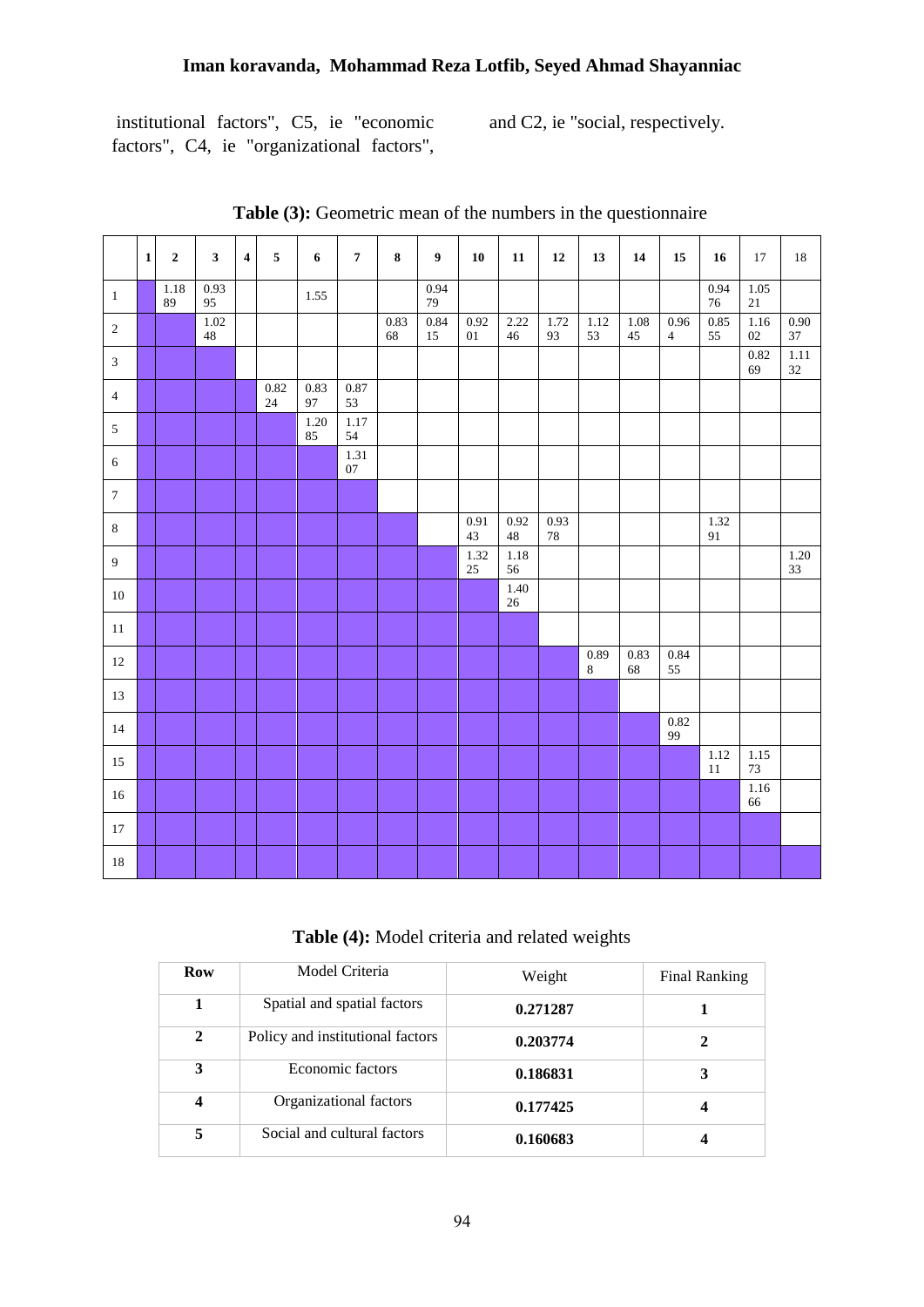| <b>COD</b><br>E | Indicator                                                                                                            | weight   | Rank in<br>subgroup | Final<br>ranking |
|-----------------|----------------------------------------------------------------------------------------------------------------------|----------|---------------------|------------------|
| 11              | Spatial proximity                                                                                                    | 0/111661 | 1                   | 1                |
| 12              | Existence of appropriate infrastructure                                                                              | 0/043796 | 3                   | 11               |
| 13              | Face-to-face contacts with economic agents                                                                           | 0/044543 | 2                   | 10               |
| I4              | Existence of a sense of trust in social and business<br>relationships                                                | 0/087092 | 1                   | 3                |
| I <sub>5</sub>  | Existence of a common social origin                                                                                  | 0/069646 | $\overline{2}$      | $\tau$           |
| <b>I6</b>       | Ease of establishing social relationships and low<br>conflict                                                        | 0/026766 | 3                   | 15               |
| I7              | Adherence to ethical principles                                                                                      | 0/016496 | 4                   | 17               |
| <b>I8</b>       | Government support for planning, with the aim of<br>completing the value chain                                       | 0/086756 | 1                   | 4                |
| <b>I9</b>       | Availability of financing facilities and capital<br>assistance                                                       | 0/064886 | $\overline{2}$      | 8                |
| 110             | Proper policies of the government and other support<br>institutions in support of innovation and<br>entrepreneurship | 0/032811 | 3                   | 13               |
| I11             | Exemption from administrative rules and regulations                                                                  | 0/015547 | $\overline{4}$      | 18               |
| I12             | Existence of an efficient information system in the<br>field of technology, market, suppliers and<br>competitors     | 0/069696 | $\overline{2}$      | 6                |
| I13             | High degree of division of labor                                                                                     | 0/038880 | 3                   | 12               |
| I14             | flexibility                                                                                                          | 0/19191  | 4                   | 16               |
| I15             | Existence of appropriate and competitive technology                                                                  | 0/072233 | 1                   | 5                |
| <b>I16</b>      | Existence of a network of economic agents to supply<br>products to final markets                                     | 0/108442 | $\mathbf{1}$        | 2                |
| <b>I17</b>      | Existence of competition between existing firms                                                                      | 0/063316 | $\overline{2}$      | 9                |
| <b>I18</b>      | Existence of risky investors                                                                                         | 0/028243 | $\mathfrak{Z}$      | 14               |

#### **Table (5):** Ranking of indicators

#### **CONCLUSION**

The identified indicators of the present research model based on the opinion of experts include 18 indicators that after performing the procedure in the fourth chapter and calculating the relevant weights, the priority of each of these

indicators was determined based on the network analysis process as described in Table (2-5). In the network analysis method, the final weight of each index was calculated and determined after performing the calculations and obtaining the weights related to each level through Supper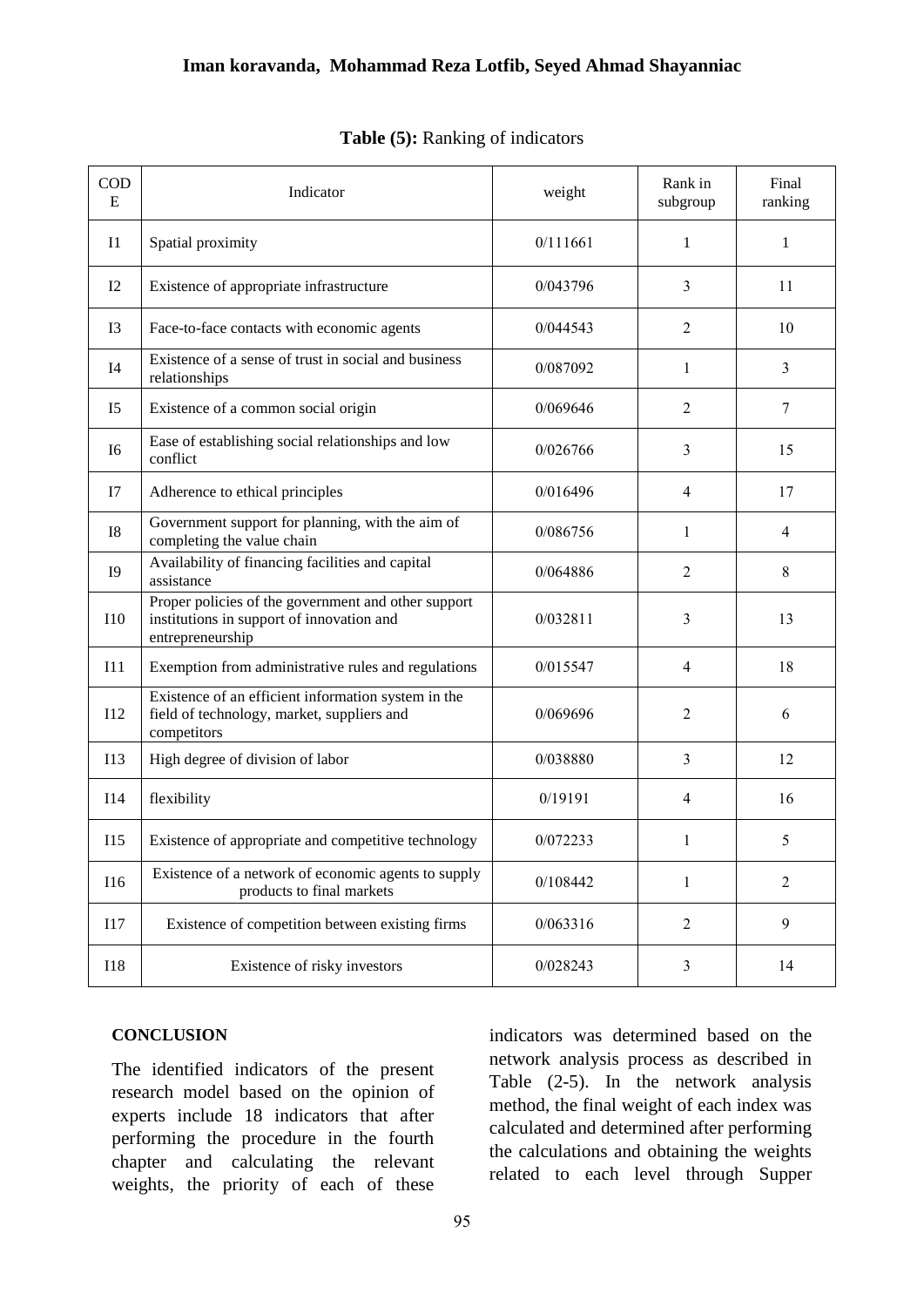Dicision software. The criterion is in the first place, then the I16 index related to the C5 criterion is in the second place. Indicators I15, I8, I4, related to C3, C2C4 criteria, are ranked third, fourth and fifth, respectively. Similarly, the indices I12, I4, I4, I9, I3, I17 related to the criteria, C4, C2, C3, C5C1 have the sixth to tenth ranks. Index, I2 related to criterion C1, index, I13 related to criterion, C4 index, I10 related to criterion C3, index, I18 related to criterion, C5 index, I6 related to criterion, C2 index, I14 related to criterion, C4 index, I17 related to criterion C2 and in Finally, the I11 index related to the C3 criterion are in the next priorities, respectively.

#### **References**

- 1. A look at the evolution of Iran's industrial estates from its establishment to the end of 1997. Deputy of Plan and Program of Iran Industrial Estates Company, 1998.
- 2. Afkhami and Razavi (2002). Industrial Networks and Clusters, Small Industries and Industrial Towns Organization, Tehran.
- 3. Altenburg, T. and Meyer Stamer, J. (1999); " How to promote clusters: Policy experience from Latin Anerica ". World Development 27 (9) 1693-1713.
- 4. Approach to the development of small and medium production businesses in the form of trade-industrial markets (2005). Tomorrow Management Quarterly, No. 5.
- 5. Asgharpour, Mohammad Javad (1385). multi-criteria decision making. Third Edition, Tehran: University of Tehran Press.
- 6. Asian Business Clusters and Networks Development Foundation (2007) Iran Office, "Second Report - Modeling". Small Industries and Industrial Towns Organization of Iran.
- 7. Azar, Adel and Rajabzadeh, Ali (1381). Applied decision making. First Edition, Tehran, Negah Danesh Publications.
- 8. Barkley, David&Henry, Marks. "Targeting industry cluster for regional development: An overview of the REDRl approach", Clemson university, research report, 2003.
- 9. Best, H. Michael. "Cluster Dynamics in Theory and Practice: Singapore/Johor and penang Electronics" , Center for Industrial Comoetitivness University of Massachusetts Lowell, 1999.
- 10. Boari, Cristina. "Industrial clusters, focal firms and economic dynamism: A perspective from Italy", The world bank, June 2001.
- 11. Bolland, Alex. "Industrial cluster: Rationale, identification and public policy", 2002.
- 12. Brown, Ross. "Cluster dynamics in theory and practice with application to Scotland", European policies research center, university of Strathelyde, Number 38, march 2000.
- 13. Clusters in Japan", The world bank, June 2001
- 14. Danaeifard, Hassan and Alvani, Seyed Mehdi and Azar, Adel (1383). Quantitative research methodology in management: a comprehensive approach. First Edition. Tehran: Saffar-Ishraqi.
- 15. Din Mohammadi, Mostafa and Del Angizan, Sohrab and Sadeghi, Zein Al-Abedin (2005). Spatial clustering with superior technology and its effects on technology development, Second Biennial Conference on Higher Education and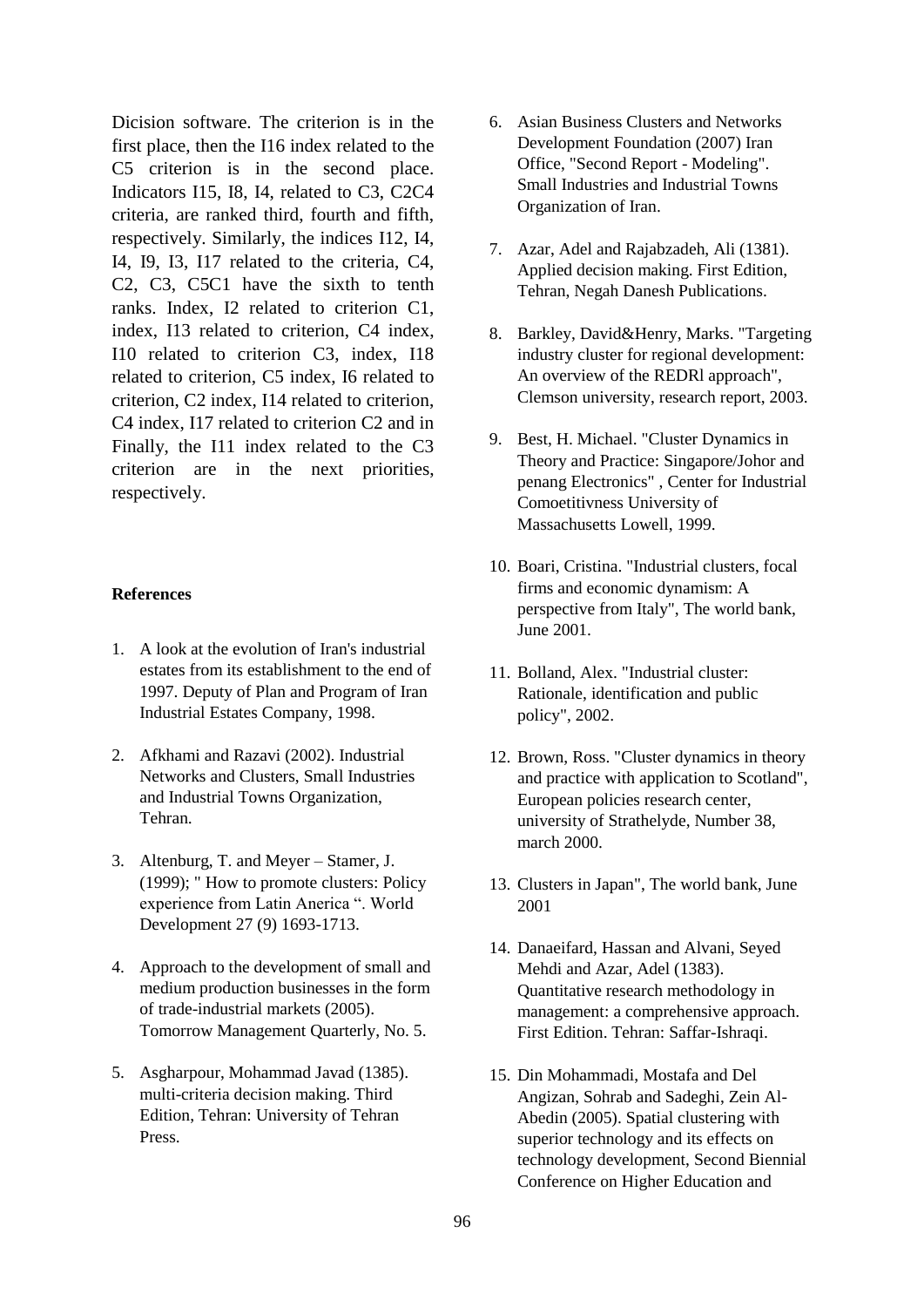Employment, June 2005, Tehran, Tarbiat Modares University.

- 16. Enright, M .J. (1996); " Regional Clusters and Economic Development: A Research Agenda ", In Business Newworks: Prospects for Regional Development, Edited by U.H. staber Et Al., Berlin, Walter De Gruyter.
- 17. Enright, M. (2000); The Globalization of competition and the localization of Competitive Advantage: Policies toward Regional Clustering in Hood, N. and Young S. (Eds) Globalization of Multinational Enterprise and Economic development, Macmillan, London.
- 18. Feser, Edward&koo, Jun. "Kentucky clusters industrial interdependence and economic competitiveness", Center for urban and regional studies, university of North Carolina at capellhill, June 2001.
- 19. Heidari, Shahab (1376). Investigating the compatibility of industrial projects created with the economic potentials of Arak city, according to the priority and strategy of industrial development in 1997. Arak, Islamic Azad University, Arak Branch.
- 20. Humphrey, J. and Schmitz, H. (1998); " Trast and inter – firm relations in developing and Transitioning economics." The Journal of Development studies. 34(4) 32-61.
- 21. Irannejad, Jila Mohammad Reza Razavi (2002). Industrial Clusters, Tehran: Nashrno
- 22. Jiang, Xiaodong. Lee, Lynn. Shen, Qiaowei. Wang, Sarah. "A Comparative Study of Regional Development Strategies in China's Electronics Sector", 2005.
- 23. Khaki, Gholamreza (1380). research method in management. Tehran, Islamic Azad University Press.
- 24. Khaki, Gholamreza (1381). Guide to developing a research plan and critique. Tehran, Islamic Azad University Press.
- 25. Khaki, Gholamreza (1382). Research method with an approach to dissertation writing. Tehran, Bazetab Publications.
- 26. McAdam, T. Maurat. "Technology support Networks for small and Medium sized Enterprises", University of Ulster, 2001. NGA: National Governors Association (2002); A Governors Guide to Cluster – Based Economic Development. Washington, D.C. 20001-1512 [WWW.nga](http://www.nga/) . org.
- 27. Pietrobelli, Carlo&Rabellotti, Roberta. "How can SME's in clusters and value chains make the best of globalization", Department of sustainable development of the inter American development bank, 2000.
- 28. Pike, Frank (1381). Industrial cooperation, industrial cluster, sustainable development. Translation: Shadabi, Bahram and Majidi, Jahangir, Tehran, Hazaran Publishing.
- 29. Porter , M.E,(2003b) ; Building the Microeconomic Foundations of Competitiveness , in : the Global Competitiveness Report 2002-2003 , World Economic Forum , New York : Oxford University Press.
- 30. Porter, M. E. (2001) Clusters Of Innovation: Regional Foundations Of U.S. Competitiveness, Council On Competitiveness, Washington, Dc .Siepr Discussion Paper No. 00-39.
- 31. Porter, M.E, (2003a);" The Economic Performance of Regions," Regional studies, Vol .37. No .6&7,549-678.
- 32. Porter, M.E. (1985); Competitive Advantage, Macmillan, New York, Free Press.